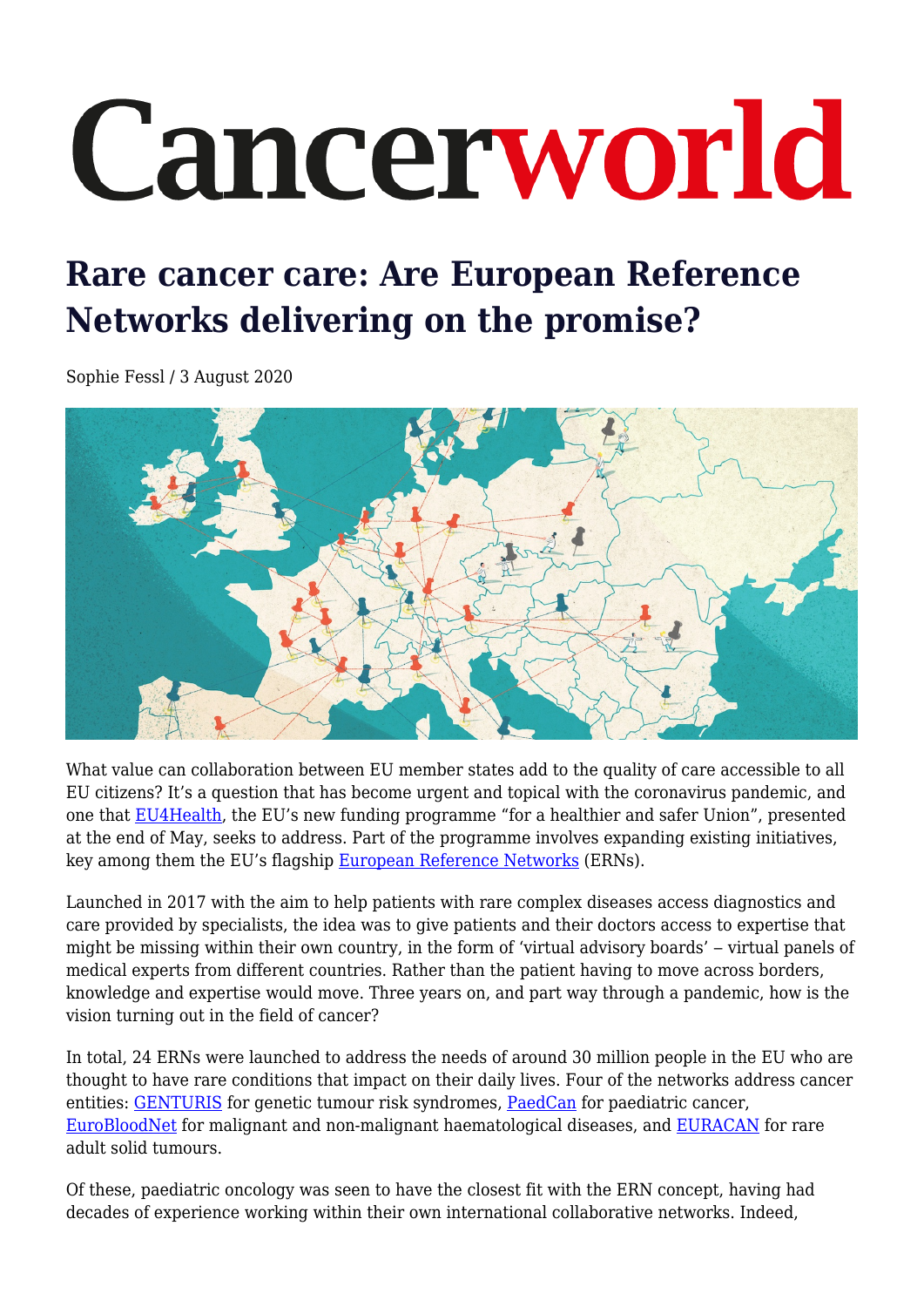Europe's paediatric oncology society, SIOPE, was chosen to pilot the ERN concept in a three-year project ‒ ExPO-r-Net (2014-2017) ‒ which amongst other things looked at the technical and legal issues involved in conducting cross-border tumour boards.

Though with less of a track record of collaborative clinical trials, Europe's haematologists have a similar history of working within a single specialism, attending the same conferences, reading the same journals.

By contrast, specialists in rare adult solid tumours – which have been estimated to include around 300 different types of cancer – are a much more diverse group of professionals, being spread across 10 areas of expertise, ranging from rare digestive cancers and cancers of the male or female genital tracts, to sarcomas and endocrine tumours. Achieving added value from networking among institutions with expertise in such a diverse group of cancer types was always going to be a bigger ask.

#### **It's working, but perhaps not as expected…**

#### **EURACAN: Developing and strengthening national networks**

The EURACAN network is split into 10 'domains', which correspond to the 10 areas of expertise in of rare adult solid tumours. Paolo Casali, director of one of the medical oncology units at the Istituto Nazionale dei Tumori in Milan, leads the work in the sarcoma domain, and says the structure functions well enough. "We are working together, coordinating each domain's own projects with each other."

Casali argues that the reference network is proving to be of value, but not necessarily in the way that had been intended. He says that the goal of giving patients with rare cancers access to individual teleconsultation facilities, to raise the quality of their diagnosis and care, will realistically affect a fairly limited number of patients.

"Rare adult solid cancers make up 15% of all new cancer cases. We can't even imagine sending requests for teleconsultations to centres from EURACAN from the whole of Europe, on 15% of cancer cases. On top of that, teleconsultations may be useful to the single patient, as a second opinion, but they can hardly impact quality of care on a large scale," says Casali, though he adds that ultra-rare cancers may occasionally be an exception to this rule "In a sense, I'd say that networks at the European level may be especially beneficial for these very rare diseases. For these, the added value of a European network is undoubtedly higher, while for most rare cancers, what is vital is having national networks in place."

Casali argues that the true potential value of EURACAN lies in developing it into a network of networks, across which consultations could be distributed. "What would change quality of care would be to have networking within countries, to amplify the expertise of centres of reference and allow them to convey their expertise to the community." Having several levels of networks could also make teleconsultations reality. "We are trying to set up an organisation by which each request may be managed first nationally, by the EURACAN centres within the nation, and then going to the EU level only if necessary – either because the country doesn't have a national healthcare institution within EURACAN or because the case is too challenging. This is the reason why national networking would be so important: to integrate the European and the national levels with each other." To facilitate this, a patient referral pathway has now been defined and will be accessible through the EURACAN webpage using a clinical patient management system provided as a tool to the ERNs. How individual countries organise their national networks– a network for all rare cancers, several networks covering different rare cancers, or other models – will be up to each member state to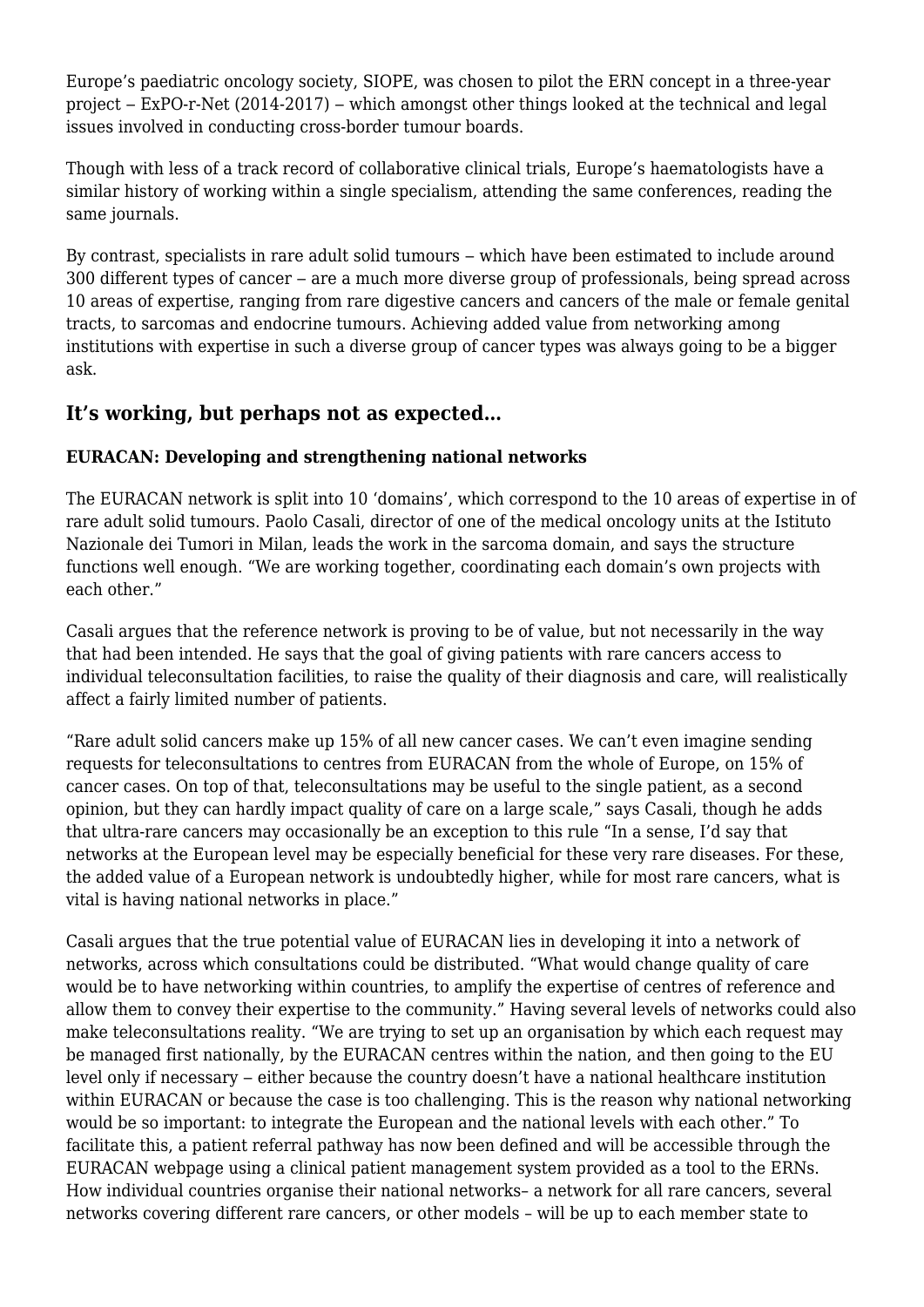decide.

# "What would change quality of care would be to have networking within countries, to amplify the expertise of centres of reference"

Aside from virtual advisory boards, work within EURACAN currently focuses on three pillars that are intended to bring added value to the delivery of high quality care for rare adult solid cancers: clinical research, clinical practice guidelines and regulatory issues.

"EURACAN is trying to give rise to virtual biobanks and observational clinical registries within the network and across borders, which would be used for observational research," says Casali. "I think this is the automatic added value of networking in healthcare. While normally this kind of research is less likely to happen spontaneously, it would become spontaneous within a network."

As for guidelines, domains within EURACAN work on expanding consensus around the clinical practice guidelines developed by the European Society for Medical Oncology (ESMO) to all institutions that are part of the EURACAN network. So far, [three clinical practice guidelines](https://euracan.ern-net.eu/activities/#guidelines) with consensus backing from both EURACAN and ESMO have been published, covering gastrointestinal stromal tumours, soft tissue and visceral sarcomas, and bone sarcomas. Other guidelines are planned on other rare adult solid cancers beyond sarcomas.

The EURACAN network is also trying to address the methodology of clinical research and regulatory issues, focusing on the adaptive licensing of drugs, and other solutions for agents developed for very rare cancers. "The area of new drugs and innovative treatment is important, because it is in the middle between research and care," says Casali. "I think ERNs can be very useful here, because the centres were selected by their own governments, so we think that they may trust these centres and allow them to test something new, including innovative research, even on the off-label use of drugs."

#### **EuroBloodNet: Improving knowledge**

EuroBloodNet, the network covering rare malignant and non-malignant haematological diseases, does have telemedicine as a key focus – though it is only one among five areas of action, which also include: cross-border healthcare, best practice, continuing medical education, and clinical trials and research.

Currently, EuroBloodNet is piloting teleconsultations for sickle cell disease, and Matteo Della Porta, Associate Professor of Haematology at Humanitas University in Milan, who coordinates EuroBloodNet's clinical trials and research work, says that exploring the potential for using telemedicine "to provide access to a second opinion from a diagnostic point of view, as well as regarding a treatment decision plan," is a priority for the network. "This has been implemented for some very rare genomic haematological conditions in which we have a real unmet clinical need. If this initiative is successful, the idea is to re-enforce these activities and provide structures for a second opinion, including for oncological rare diseases."

For Della Porta, however, the main value of EuroBloodNet lies in its potential to improve knowledge about the biological mechanisms of disease, and the biological features that are relevant for patient prognosis and for clinical benefit.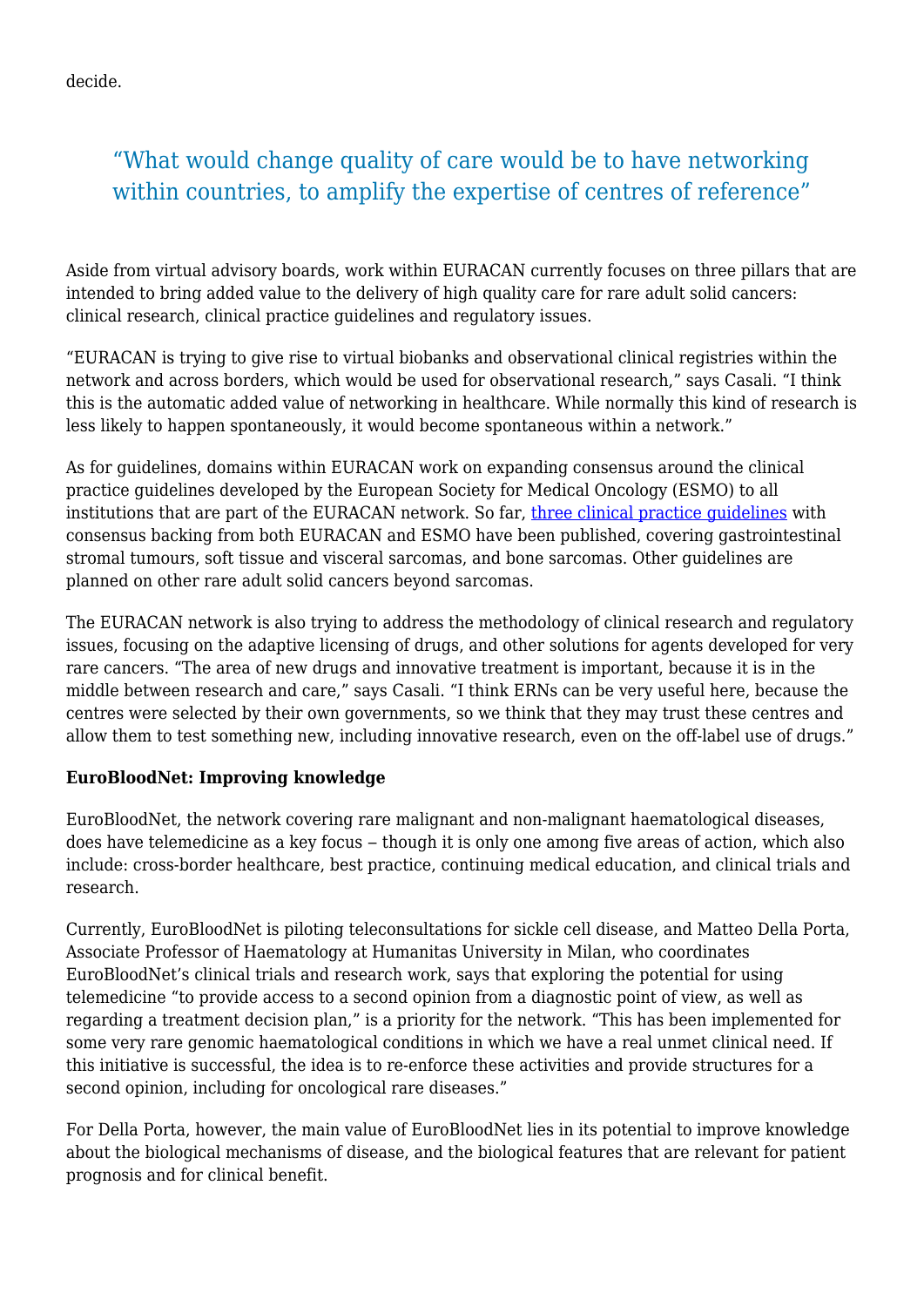# For Della Porta, the main value of EuroBloodNet lies in its potential to improve knowledge

Like EURACAN, EuroBloodNet is also looking to connect and facilitate registries through its ENROL project (the [European Rare Blood Disorders Platform\)](https://eurobloodnet.eu/enrol/#:~:text=European%20Rare%20Blood%20Disorders%20Platform%20(ENROL)&text=ENROL%20aims%20at%20avoiding%20fragmentation,by%20the%20EU%20RD%20platform.). Partners in the network plan to collect clinical and genomic data for rare haematological diseases according to standardised criteria. "From a clinical point of view, this is an important instrument," he explains. "With comprehensive biological and clinical data, we can define specific risk profiles for individual patients and also drive the development of new drugs for these rare conditions."

But EuroBloodNet is going further, in actually promoting clinical trials rather than just observational studies. To do this it has set up the EuroBloodNet Foundation, which is legally independent from the clinical network. "The foundation can reach money to specifically sponsor clinical trials in rare haematological conditions," he explains. "This reduces the cost to pharmaceutical companies of running such trials, and can be a relevant initiative to improve the number of clinical trials for our patients."

Several collaborative initiatives are now underway, starting with a survey of how many patients are treated in each EuroBloodNet centre for the different rare haematological disorders, and a survey of clinical trials active at each centre – information that is shared with patients. The hope is to make it easier for patients to access these trials, says Della Porta. "By including at least one reference centre in each European country in a trial, we would improve the ability to access clinical trials for all patients. This would significantly improve access to innovative treatment for patients with very rare haematological conditions."

"By including at least one reference centre in each European country in a trial, we would improve the ability to access clinical trials for all patients"

Della Porta is also looking to apply new tools to analyse and generate clinical evidence from the data stored in the nascent EuroBloodNet repository. "We will have the opportunity to apply algorithms of artificial intelligence, that can improve diagnosis and individual risk prognosis, directly on our data from patients."

#### **"Good for networking"**

Patient advocates working with the respective ERNs highlight opportunities to network as a major added value. Every reference network has its own 'European Patient Advocacy Group' (ePAG) – a concept that was initiated by EURORDIS (Rare Diseases Europe), and designed to ensure the patient advocacy perspective is present at all levels and in all areas of activity. Kathy Oliver, chair and founding co-director of the International Brain Tumour Alliance (IBTA), is a member of the EURACAN ePAG. She points to the impact the reference network has had in bringing together highly experienced specialists and cancer patient advocates. "EURACAN has been invaluable in helping to build stronger networks of expertise where these were already in place, and has also greatly encouraged the establishment of new networks where they hadn't existed before."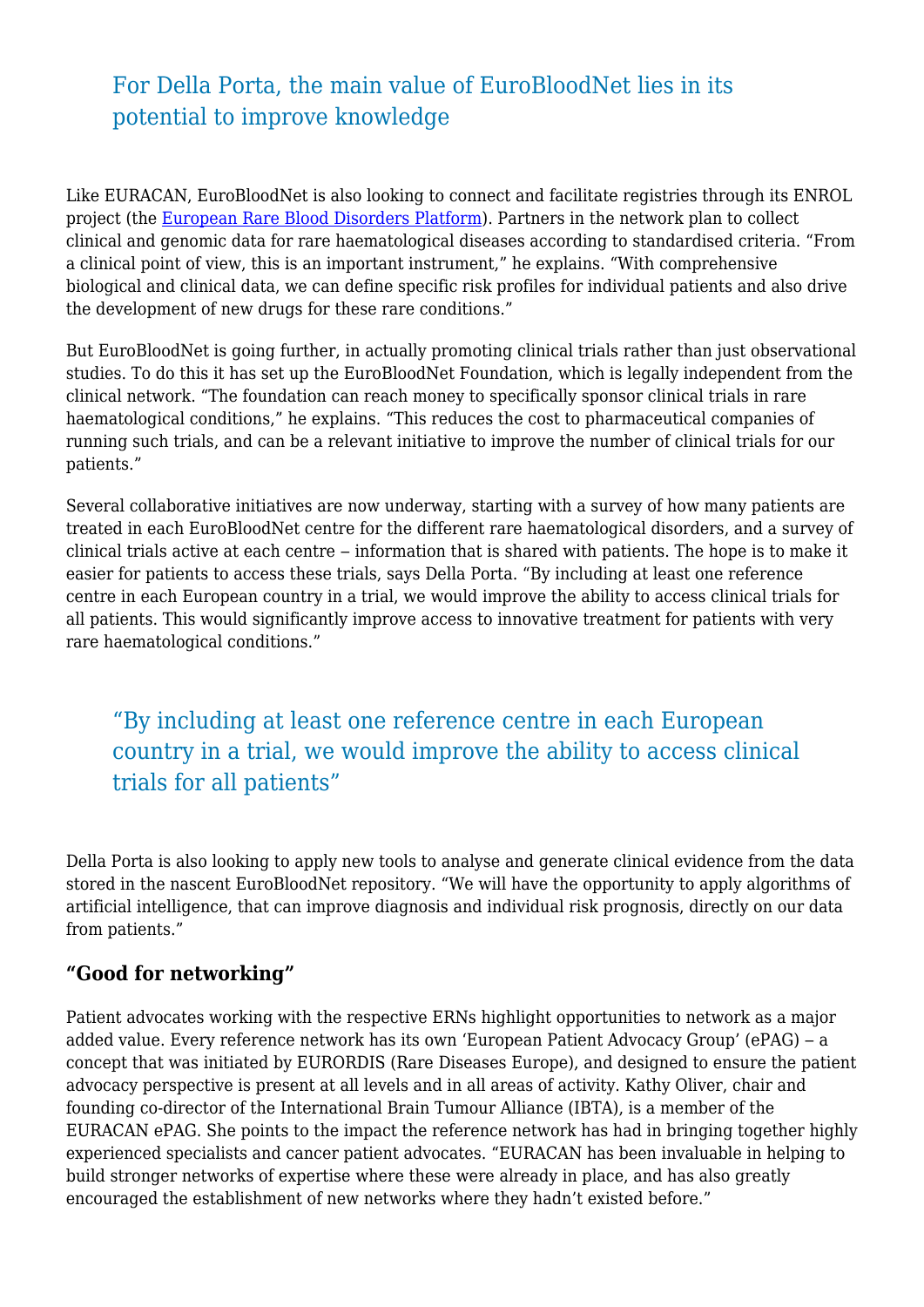By uniting the ten different 'domains' of rare adult solid cancers into one ERN, EURACAN is also fostering collaboration between advocates active in different types of adult rare cancers, Oliver adds. "It's valuable to understand what other patient advocates are going through in their own sitespecific cancers, because sometimes, we have very similar challenges. We can use these commonalities to advance improvements in all kinds of areas, such as research, treatment, policy, approvals, and health technology appraisal."

The sentiment is echoed by fellow ePAG member Emma Kinloch, who founded Salivary Gland Cancer UK. "Anything that brings together a group of patients who are hard to find, and a group of interested clinicians who might be hard to find as well, is a good thing. Working with EURACAN, you're talking to people who really have a vested interest in care and want to help move care forward."

# Working with EURACAN, you're talking to people who really have a vested interest in care and want to help move care forward

New opportunities for networking seem to have made less of a difference within EuroBloodNet, probably because haematological cancers were already quite well networked. Jan Geissler, cofounder of the CML Advocates Network and a member of the EuroBloodNet ePAG does credit EuroBloodNet for helping bridge the divide between malignant and non-malignant blood disorders communities, but says he feels the lack of networking across ERNs is a missed opportunity.

### **Widening access to specialist expertise ‒ are ERNs delivering?**

According to patient materials published by the European Commission, "the ERNs can bring the expertise that is often missing within your region or your country". But do they? In practice, although many countries are represented in each ERN, several are missing. Only five of th[e 66](https://euracan.ern-net.eu/wp-content/uploads/sites/4/2018/02/EURACAN-HCPs.pdf) [centres](https://euracan.ern-net.eu/wp-content/uploads/sites/4/2018/02/EURACAN-HCPs.pdf) that are currently part of the EURACAN network are located in central or eastern European countries – two in Czechia and one each in Hungary, Poland and Slovenia. For countries that do not have a centre of reference in a particular ERN, it is unclear how expertise from the ERN could be accessed – potentially adding to existing inequalities in quality of care.

Oliver says, "The 'East/West cancer divide' is frequently mentioned as a source of inequalities in cancer care in Europe. It's in this context that the ERNs like EURACAN can have a lot of positive impact by equalising diagnosis and treatment opportunities across Europe, and addressing unmet needs, regardless of geography. And we're delighted that a number of countries in eastern Europe are now either fully validated Affiliated Partners of EURACAN or in the process of becoming full members. I hope more will join over time."

In this regard, some hope is put on the 2019 [call for new members to join the existing ERNs](https://ec.europa.eu/health/ern/consultations/2019_call_membership_en) – though the selection process has been delayed because of the coronavirus pandemic and results are expected later in the year. Standards for joining an ERN are rigorous and, as Oliver points out, "To ensure high quality of ERN care, there is a long list of criteria that centres need to fulfil before they are able to join the reference network as expert centres."

Geissler from the EuroBloodNet ePAG, points to the lack of funding behind the whole ERN project is a major barrier. "It's not a big problem for French and German centres to connect. They have